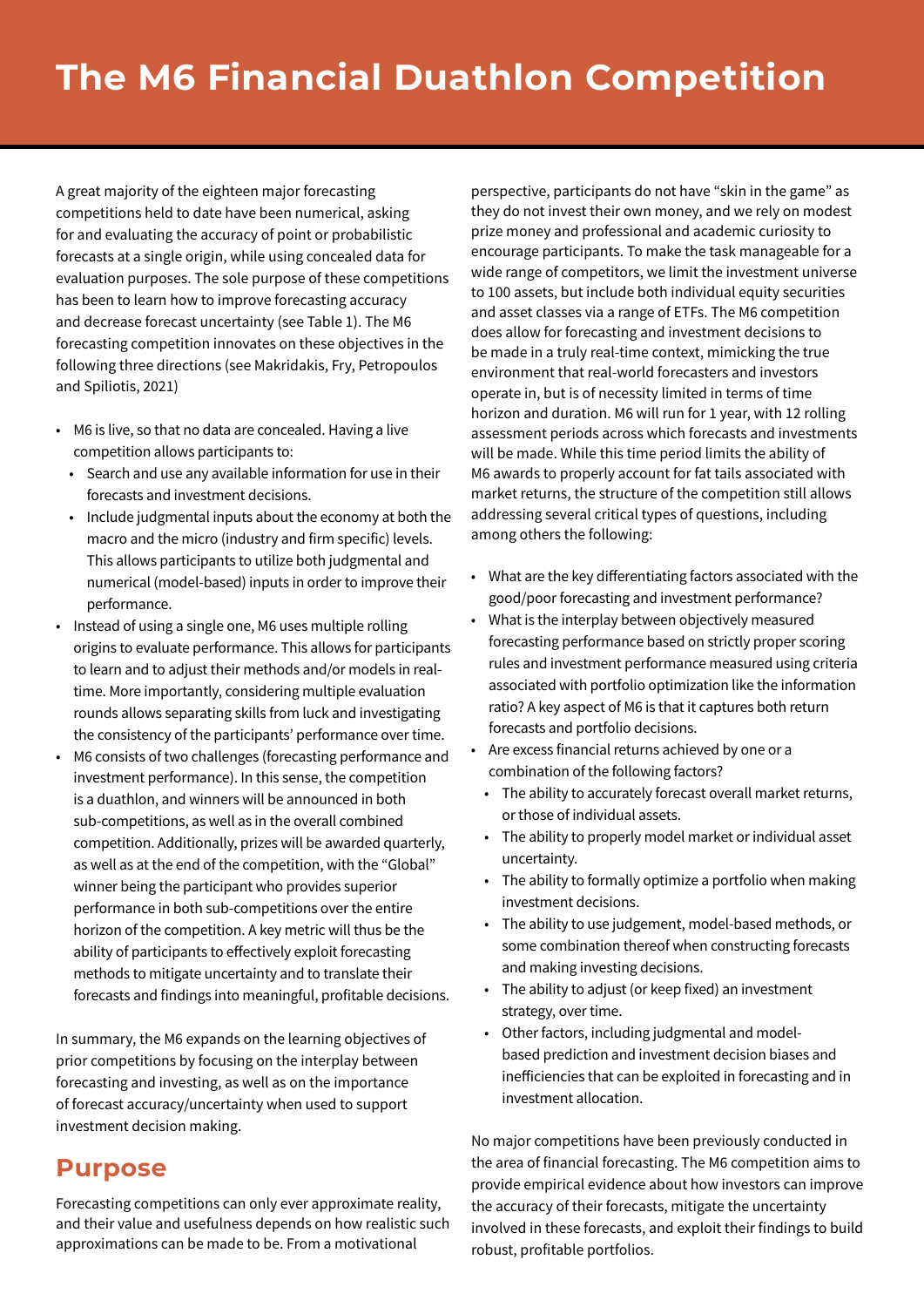## **Duration and schedule of the competition**

The M6 competition will be live, lasting for twelve months, starting in February 2022, and ending a year later in 2023. It will consist of a single month trial run and 12 rolling origins (every four weeks) for participants to provide their submissions and be evaluated once the actual data becomes available.

Trial practice run (not counted for the overall results of the M6 competition).

February 6, 2022

12 submission points (counting towards the overall results):

|   | Quarter   Month 1 | Month 2            | Month 3          |
|---|-------------------|--------------------|------------------|
| 0 | March 6, 2022     | April 3, 2022      | May 1, 2022      |
| 1 | May 29, 2022      | June 26, 2022      | July 24, 2022    |
| 2 | August 21, 2022   | September 18, 2022 | October 16, 2022 |
| 3 | November 13, 2022 | December 11, 2022  | January 8, 2023  |

# **Evaluation of the competition and prizes**

There will be two separate challenges with quarterly prizes awarded for each of the four quarters of the competition. In addition, there will be global prizes combining the performance of all the quarters (see Table 2). The quarterly prizes for the first, second, and third winners will be awarded to:

- The best performance in terms of forecasting (evaluated by the ranked probability score; see also section "Measuring the performance of the forecasts").
- The best performance in terms of investment decisions (evaluated by the information ratio; see also section "Measuring the performance of the investment decisions").
- The best overall performance of the above two challenges, winning the duathlon prize.

At the end of the competition, after 12 four-week periods of actual submissions, there will be global prizes for the top-performing participants awarded to the winners (see Table 2): The global prizes for the first, second, third, fourth, and fifth winners will be awarded to:

- The best performance in terms of forecasting.
- The best performance in terms of investment decisions.
- The best overall performance of the above two challenges, winning the duathlon prize.

In the extreme case of a tie, then the participants with the same score will share the respective prizes. For instance, if two participants tie on the 2nd place, then they will share the prizes for the  $2^{nd}$  and  $3^{rd}$  places.

#### **Input data**

The investment universe will consist of two classes of assets:

- 50 stocks from the Standard and Poor's (S&P) 500 index, and
- 50 international exchange-traded funds (ETFs).

The 50 stocks and 50 ETFs will be selected such that they are broadly representative of the market. We will announce the names of the 100 assets closer to the commencement of the M6 competition.

### **Submission format**

Apart from the trial run for February 6, 2022, the actual competition has 12 submission points. The submission deadline for each point will be on 18:00 GMT the Sunday before the start of the corresponding investment period. The objective is to submit (i) forecasts and (ii) investment decisions at each successive monthly submission point that specify your forecasts and your investment strategy over the next four week period. In other words, the forecast horizon is four weeks (usually 20 trading days). There will be no overlapping evaluation periods, i.e., the second submission point will take place four weeks after the first submission point.

*Example: The deadline for the first submission point is on 18:00 GMT 06-March-2022 (Sunday). The participants are to submit forecasts and investment decisions that will reflect on the closing value of the last trading day of the next four weeks, i.e., 01-April-2022 (Friday).*

At each submission point, a participant may submit a single file consisting of seven columns of 100 values each (one per asset):

- The first column must indicate the asset to which the forecasts and the investment decisions of the respective row refer to. The acronym of each asset will serve as an identifier.
- The second to sixth columns must be values summing to unity that refer to the probabilities of the ranks of the forecasted percentage return for each asset (stocks or ETFs); rank 1 is the lowest forecasted percentage return and rank 5 is the highest forecasted percentage return (see also the section on "Measuring the performance of the forecasts"). If the sum of the submitted values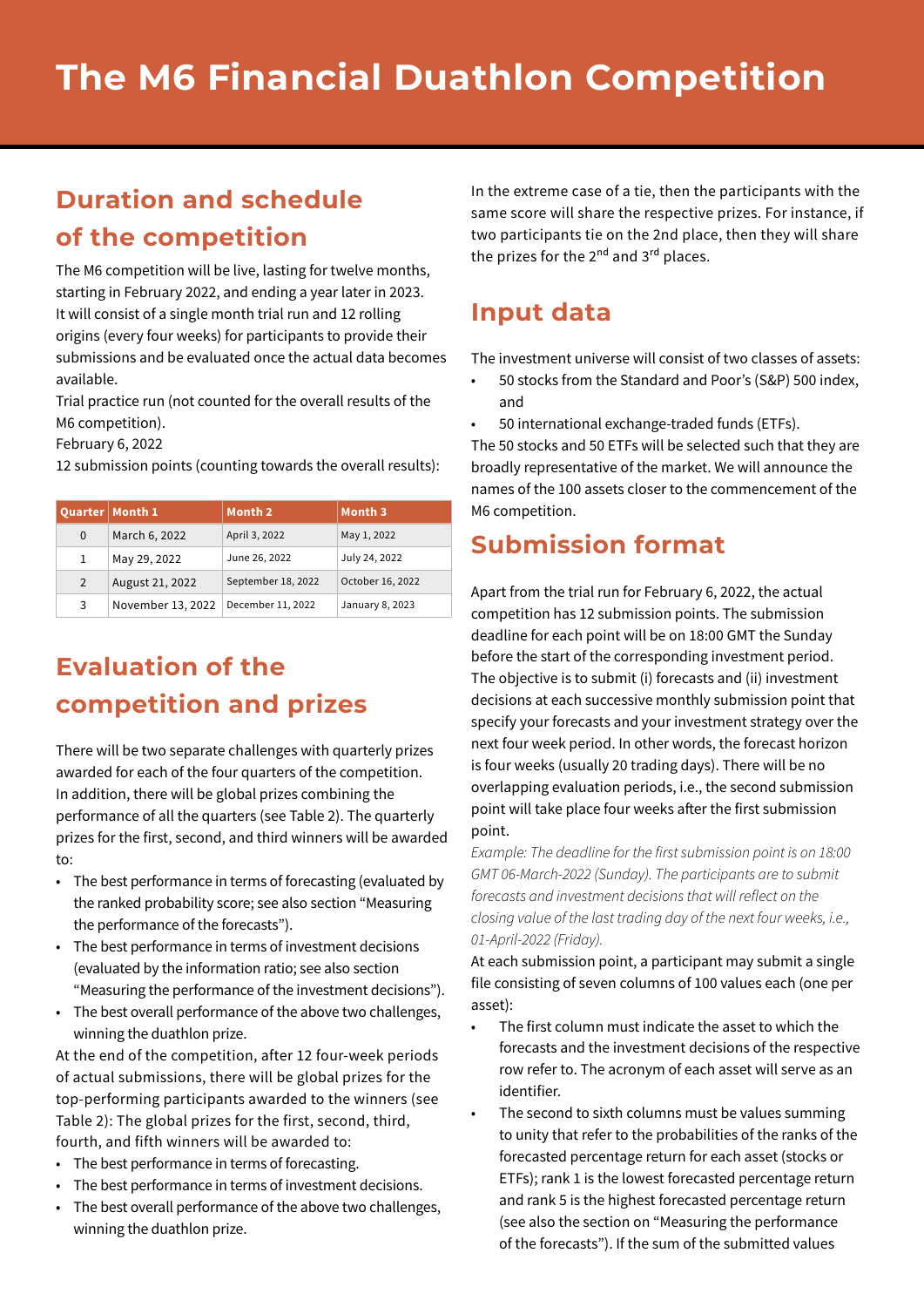(up to five decimal points) for each asset does not sum to 1, then the submission will be invalid. If any of the submitted values in columns 2 to 6 is negative, then the submission will be invalid. Participants will be notified about invalid submissions in order to resubmit.

The seventh column must contain numerical values corresponding to the weights for investing on each asset. These values (up to five decimal points) must be positive for long positions, negative for short positions, or zero for no position. For instance, if three assets are assigned weights 0.5, 0.3 and -0.2, respectively, and all other assets a weights of 0, this means that the participant wishes to invest in only three assets with positions long, long and short and with a budget allocation of 50%, 30% and 20% respectively. If the sum of the absolute weights exceeds 1 (or 100%), then the submission will be considered invalid. If the sum of the absolute weights is less than 1 (less than 100%), then the remainder is assumed to be assigned to an asset with zero return and zero risk (i.e., no investment). However, if the sum of the absolute weights is below 0.25 (25%), then a warning message will be given and the submission will be considered invalid, unless modified (i.e., some investment must be made and some risk must be taken).

*Example: The following is an example for the first 8 rows of a submission file. In this case, the participant decides to invest in three assets (3rd, 6th and 7th) with weights 50, 30 and 20% (or 0.5, 0.3, and 0.2) and positions long, long and short respectively. Additionally, the participant forecasts that there is a probability of 0.1, 0.2, 0.5, and 0.2 that the first asset (MMM) with rank 2nd, 3rd, 4th, and 5th, respectively, with regards to the expected percentage return. Equally, the participant's forecast is that the second asset (ATVI) will be ranked 3rd*.

| ID <sup>1</sup> | Rank 1       | Rank <sub>2</sub> | Rank 3       | Rank 4       | Rank 5       | <b>Decision</b> |
|-----------------|--------------|-------------------|--------------|--------------|--------------|-----------------|
| MMM             | 0            | 0.1               | 0.2          | 0.5          | 0.2          | $\Omega$        |
| <b>ATVI</b>     | $\mathbf{0}$ | $\mathbf{0}$      | $\,1\,$      | $\mathbf 0$  | $\mathbf{0}$ | $\mathbf{0}$    |
| GOOGL           | 0.1          | 0.1               | 0.1          | 0.1          | 0.6          | 0.5             |
| APH             | 0.5          | 0.4               | 0.05         | 0.05         | $\mathbf{0}$ | $\mathbf{0}$    |
| <b>BMY</b>      | 0.2          | 0.2               | 0.2          | 0.2          | 0.2          | $\Omega$        |
| CВ              | $\mathbf{0}$ | $\mathbf{0}$      | 0.1          | 0.4          | 0.5          | 0.3             |
| <b>EXR</b>      | 0.7          | 0.3               | $\mathbf 0$  | $\mathbf 0$  | $\mathbf 0$  | $-0.2$          |
| <b>MSI</b>      | $\mathbf{0}$ | $\mathbf{0}$      | $\mathbf{1}$ | $\mathbf{0}$ | $\mathbf{0}$ | $\mathbf{0}$    |
| $\cdots$        | $\cdots$     | $\ddotsc$         |              | $\cdots$     | $\cdots$     | $\cdots$        |

Important notes:

- It is possible that a participant decides not to submit forecasts and investment decisions at a particular submission point. In such a case, we will assume that their previous submission carries over. In other words, their forecasts and investment decisions do not change (percentages for investment decisions will be kept the same as at the start of the last submitted period).
- If a participant does not submit forecasts and investment decisions in the first month of a particular quarter, and if there are no submissions to be carried over, then they are not eligible for the prize for that particular quarter.
- If a participant is not eligible for a prize for a single quarter, then they are automatically not eligible for the global prizes (awards based on the performance across all 12 submission points). In other words, in order for a participant to be eligible for a global prize, they have to submit forecasts and investment decisions from the very first month of the competition.
- Incomplete files of less than 100 rows will be invalid submissions.

## **Measuring the performance of the forecasts**

The forecasting performance for a particular submission point will be measured by the Ranked Probability Score (RPS).

The realised percentage total returns of all assets (stocks and ETFs) over the period are divided into quintiles, ranking from 1 (worst performing) to 5 (best performing). Given 100 assets, 20 of these will receive a rank of 5, 20 a rank of 4, and so forth. In cases involving a tie on the margins of the classes, the tied assets will all be assigned the respective average rank. For instance, if four assets are tied at the 18<sup>th</sup> place, then they will all get a rank of  $(5+5+5+4)/4=4.75$ , with the three "5's" in this expression being the rank of the 3 assets in the first quintile, and the "4" being the rank of the asset in the second quintile. The actual return ranking of each asset is described by a vector  $q_{iT}$  of order 5.

- In the case of no ties on the margins of the classes, the elements in this vector,  $\,_{i,\texttt{T},k}$  with  $k\in{1,\dots,5}$  are set equal to one if the asset is ranked in quintile *k* and zero otherwise. For instance, if asset *i* is ranked in quintile 3 at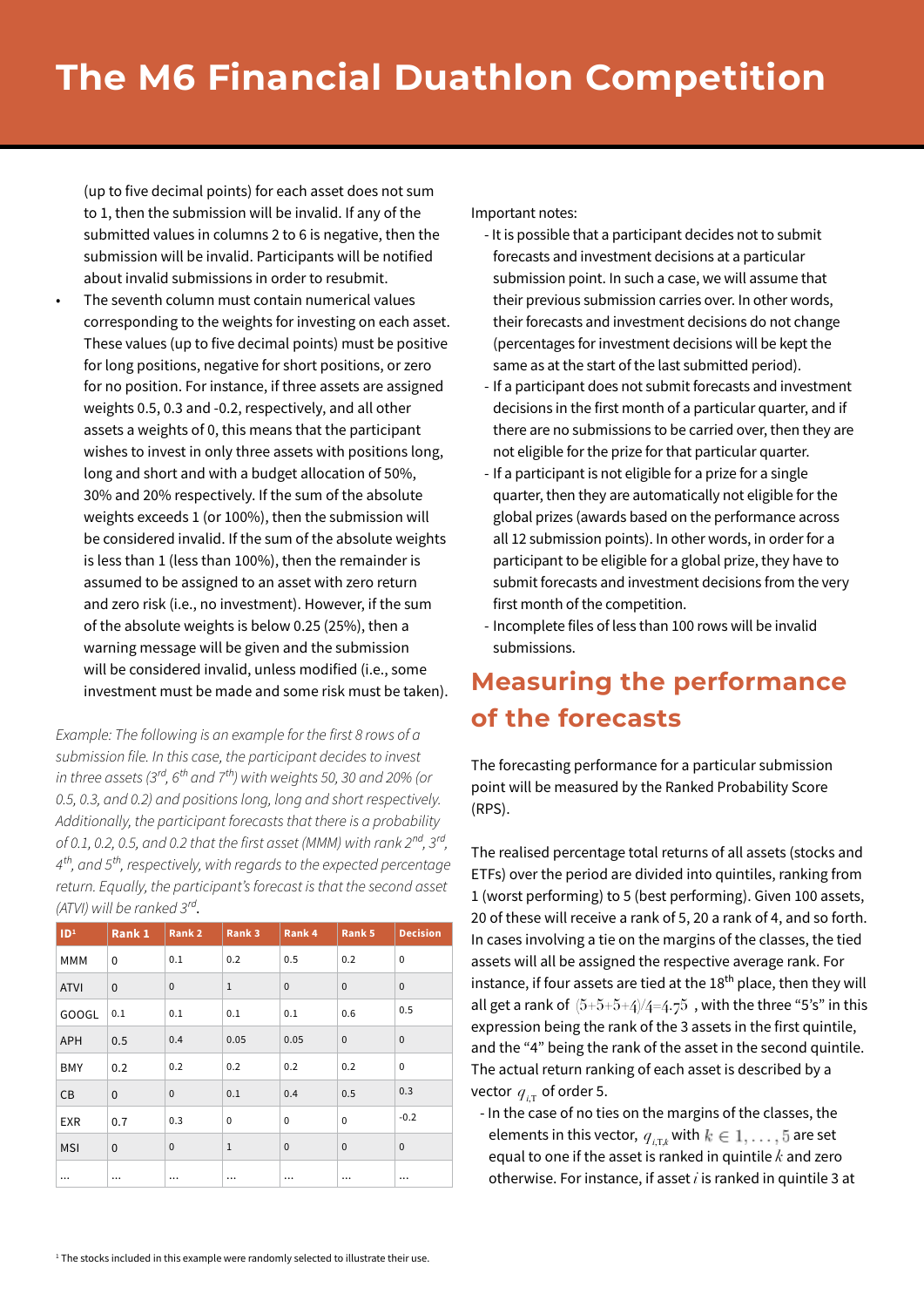time  $T$ , then  $q_{iT}$  has values 0, 0, 1, 0, and 0.

- In the case of ties on the margins of the classes, then the values assigned to the elements of the vector  $q_{\text{in}}$  are calculated such that the tied classes are assigned nonzero weights, with the respective weighted average being equal to the actual rank. For instance, following the above example of a 4.75 rank, the values of  $q_{iT}$  would be 0, 0, 0, 0.25, and 0.75, such that  $0 \times 1 + 0 \times 2 + 0 \times 3 + 0.25 \times 4 + 0.75 \times 5 =$ 4.75.

Similarly, we construct a vector denoting the probabilities of each rank for a particular asset  $f_{iT}$ , as submitted by a participant.

The RPS for asset *i* in period *T* is then:

$$
RPS_{i,T} = \frac{1}{5} \sum_{j=1}^{5} \left( \sum_{k=1}^{j} q_{i,T,k} - \sum_{k=1}^{j} f_{i,T,k} \right)^2
$$

$$
RPS_T = 1/100 \sum_{i=1}^{100} RPS_{i,T}
$$
  
............ on points  $t_1$  to  $t_2$  is:

$$
RPS_{T_1-T_2} = \frac{1}{100(T_2 - T_1 + 1)} \sum_{T=T_1}^{T_2} \sum_{i=1}^{100} RPS_{i,T}
$$

The RPS is zero for a perfect score, and positive otherwise. Example: We wish to compute the overall RPS of a participant for a particular asset, *i* , at one submission point, *T*. The submitted probabilities for the ranks are 0, 0.2, 0.3, 0.4, and 0.1. The actual rank was 4. As such  $q_{i,t} = [0, 0, 0, 1, 0]$ and  $f_{i,T} = [0, 0.2, 0.3, 0.4, 0.1]$ ,  $RPS_{i,T}$  is calculated as

$$
RPS_{i,T} = \frac{(0-0)^2 + (0-0.2)^2 + (0-0.5)^2 + (1-0.9)^2 + (1-1)^2}{5} = 0.06
$$

## **Measuring the performance of the investment decisions**

The performance of the investment decisions is measured by means of a variant of the Information Ratio, *IR*, defined as the ratio of the portfolio return, *ret*, to the standard deviation of the portfolio return, *sdp*. Namely, risk adjusted returns are defined as:

where *ret* denotes continuously compounded portfolio returns, and *sdp* denotes the standard deviation of these returns, measured at a daily frequency. Note that all reported *IR* values are annualized. Additionally, *IR* is a variant of the typical Information Ratio, but with the benchmark return set equal to 0; and is also a variant of the Sharpe Ratio, but with the risk free rate set to 0. All return calculations begin with the daily portfolio holding period return, calculated as:

$$
RET_t = \sum_{i=1}^{N} w_i \left( \frac{S_{i,t}}{S_{i,t-1}} - 1 \right),
$$

where  $N$  denotes the number of assets,  $w_{i}^{\phantom{\dag}}$  is a portfolio weight, and  $S_{i,t}$  denotes the price of asset *i* at the end of trading day *t*, with *t — 1* referring to the previous trading day. In all return calculations, prices are adjusted closing prices. Continuously compounded portfolio returns are then calculated as:  $ret_t = ln(1 + RET_t)$ 

In the above expressions,  $RET_{\rm t}$ , is measured for a single day, *t*, and is the percentage return (gain/loss) associated with each asset selected for investment, averaged by the corresponding investment decision weight for each asset. Returns for a holding period longer than one day are calculated as the sum of daily returns. In particular, the return for the holding period from  $t_1$  to  $t_2$  is calculated as:

$$
ret_{t_1:t_2} = \sum_{t=t_1}^{t=t_2} ret_t.
$$

The standard deviation,  $sdp_{t1:t2}$ , is calculated using the same  $t_2$ – $t_1$ + $1$  values of  $ret_{\rm t}$  as those used in the calculation of  $ret_{\rm t1:t2}.$ In particular:

$$
var p_{t_1:t_2} = \frac{1}{T-1} \sum_{t=t_1}^{t_2} (ret_t - T^{-1} ret_{t_1:t_2})^2
$$

and

$$
sdp_{t_1,t_2} = \sqrt{varp_{t_1:t_2}},
$$

 $T = t_2 - t_1 + 1$ with

Higher IR values suggest better investment performance.

$$
IR = \frac{ret}{sdp}
$$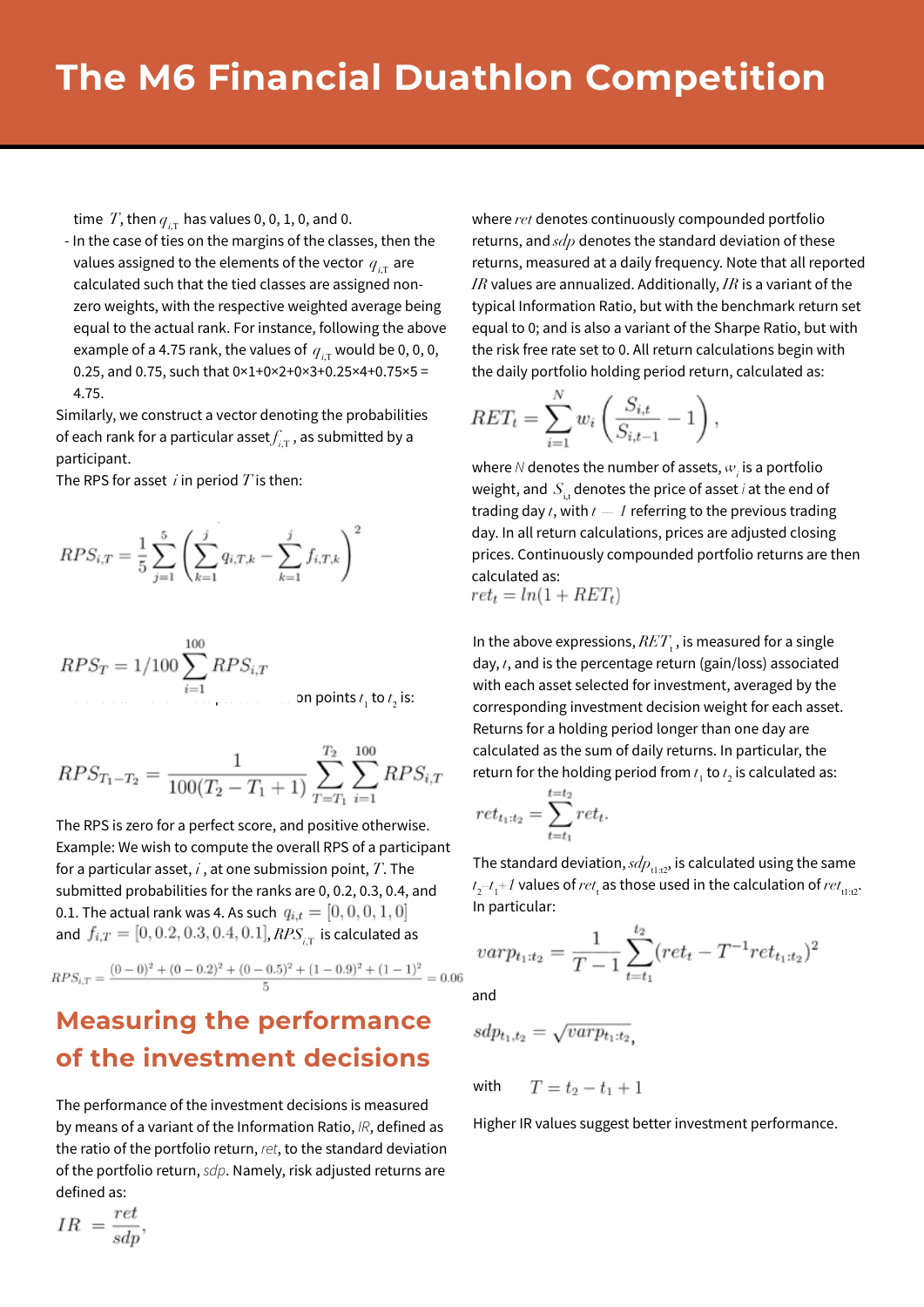Example: We wish to construct the Information Ratio of one monthly investment decision of a participant, carried over the 4 week assessment period. We calculate daily compound returns, yielding 20 r<sub>c</sub> observations. Summing these observations yields  $ret_{1:20} = 0.01$ . Also, we calculate that  $sdp_{1:20} = 0.01$ . Then, we have:

$$
IR_{t_1:t_2} = \frac{21/20 * 12 * 0.01}{\sqrt{252} * 0.01} = 0.79
$$

Note that in this example, as in all of our investment performance assessments, daily returns on investment decisions are utilized. This allows for more degrees of freedom when calculating the standard deviation.

## **Measuring the combined performance of the forecasts and the investment decisions**

The combined performance is measured by means of the arithmetic mean of the ranks of the ranked probability score, *RPS* and performance of the investment decision, *IR*, which assumes equal importance between the two tasks. As such, the overall rank for submission t, *OR*, is calculated as:

$$
OR = \frac{\operatorname{rank}(RPS) + \operatorname{rank}(IR)}{2}
$$

where *rank(***•***)* returns the rank of a participant relative to all other participants for that measure (*RPS* or *IR*). To calculate the overall forecasting rank, *RPS*, across all 12 submission points, we take the arithmetic mean of the RPS as calculated in each month.

#### **Reference**

Spyros Makridakis, Chris Fry, Fotios Petropoulos and Evangelos Spiliotis, 2021, The future of forecasting competitions: Design attributes and principles. https://arxiv.org/abs/2102.04879

These Guidelines were prepared by the M6 Academic Committee: Spyros Makridakis (University of Nicosia); Anil Gaba (INSEAD); Ross Hollyman (University of Bath); Fotios Petropoulos (University of Bath); Evangelos Spiliotis (NTUA); and Norman Swanson (Rutgers University).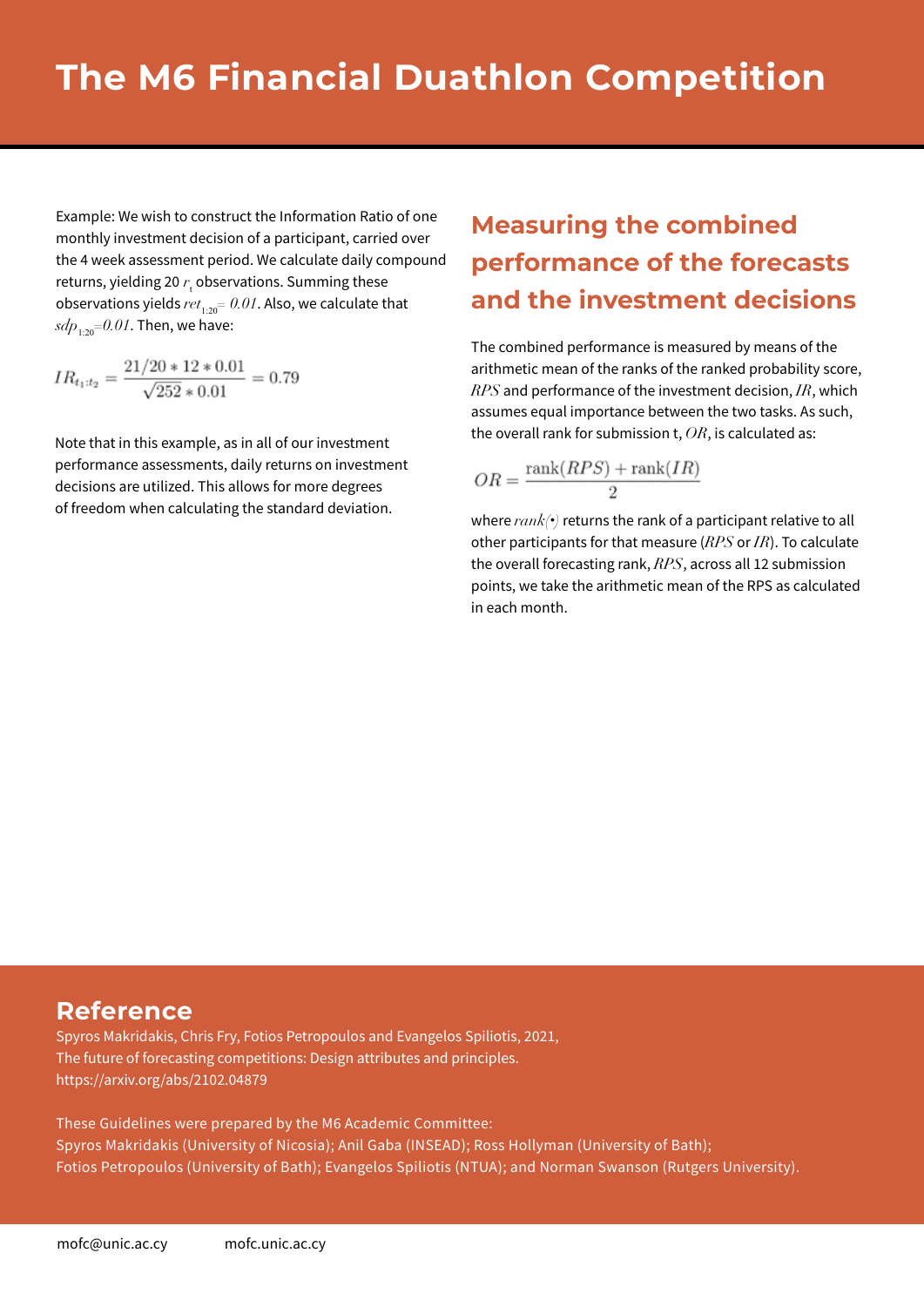# **Table 1: The Characteristics of All Eighteen Past Forecasting Competitions and the Proposed M6**

| <b>Past competitions</b> |                                                                          | <b>Submissions</b>        |                           |                           | <b>Evaluation Set Up</b>     |                             |                           | <b>Pervormance</b><br><b>Evaluation</b> |                       |                | <b>Learning Objective(s)</b> |                           |                          |                                                     |                             |                                  |                          |
|--------------------------|--------------------------------------------------------------------------|---------------------------|---------------------------|---------------------------|------------------------------|-----------------------------|---------------------------|-----------------------------------------|-----------------------|----------------|------------------------------|---------------------------|--------------------------|-----------------------------------------------------|-----------------------------|----------------------------------|--------------------------|
|                          |                                                                          |                           | <b>Type</b>               |                           | <b>Required Input</b>        |                             |                           | <b>Single</b><br>Origin                 |                       | Rolling        |                              |                           |                          |                                                     |                             |                                  |                          |
|                          |                                                                          | Numerical                 | Judgemental               | <b>Point Forecasts</b>    | <b>Uncertainty Estimates</b> | <b>Optimize Decision(s)</b> | <b>Concealed Data</b>     | Live                                    | <b>Concealed Data</b> | Live           | <b>Point Forecasts</b>       | Unsertainty               | <b>Optimize Decision</b> | Improving the theory<br>and Practice of forecasting | Separating luck from skills | Consistent performance over time | Relationship of accuracy |
| 1                        | M or M1<br>(Makridakis, 1982)                                            | $\pmb{\times}$            |                           | $\times$                  |                              |                             | $\boldsymbol{\mathsf{x}}$ |                                         |                       |                | $\pmb{\times}$               |                           |                          | $\pmb{\times}$                                      |                             |                                  |                          |
| $\mathbf{2}$             | M2<br>(Makridakis, 1993)                                                 | $\pmb{\times}$            | $\times$                  | $\times$                  |                              |                             |                           | $\times$                                |                       | $\times$       | $\boldsymbol{\mathsf{x}}$    |                           |                          | $\boldsymbol{\mathsf{x}}$                           |                             |                                  |                          |
| 3                        | M3<br>(Makridakis, 200)                                                  | $\pmb{\times}$            |                           | $\pmb{\times}$            |                              |                             | $\times$                  |                                         |                       |                | $\boldsymbol{\mathsf{x}}$    |                           |                          | $\times$                                            |                             |                                  |                          |
| 4                        | NN3<br>(Crone, 2006)                                                     | $\pmb{\times}$            |                           | $\times$                  |                              |                             | $\pmb{\times}$            |                                         |                       |                | $\boldsymbol{\mathsf{x}}$    |                           |                          | $\times$                                            |                             |                                  |                          |
| 5                        | <b>Tourism</b><br>(Athanasolpoulos, 2011)                                | $\times$                  |                           | $\times$                  | $\times$                     |                             | $\boldsymbol{\mathsf{x}}$ |                                         |                       |                | $\boldsymbol{\mathsf{x}}$    |                           |                          | $\boldsymbol{\mathsf{x}}$                           |                             |                                  |                          |
| 6                        | <b>GEFCom 2012</b><br>(Hong, 2012)                                       | $\boldsymbol{\mathsf{x}}$ |                           | $\pmb{\times}$            | $\boldsymbol{\mathsf{x}}$    |                             | $\times$                  |                                         |                       |                | $\boldsymbol{\mathsf{x}}$    | $\times$                  |                          | $\pmb{\times}$                                      |                             |                                  |                          |
| 7                        | GEFCom 2014<br>(Hong, 2014)                                              | $\pmb{\times}$            |                           | $\times$                  | $\times$                     |                             | $\boldsymbol{\mathsf{x}}$ |                                         |                       |                | $\boldsymbol{\mathsf{x}}$    | $\times$                  |                          | $\boldsymbol{\mathsf{x}}$                           |                             |                                  |                          |
| 8                        | GEFCom 2017<br>(Hong, 2017)                                              | $\pmb{\times}$            |                           | $\times$                  | $\times$                     |                             | $\times$                  |                                         |                       |                | $\pmb{\times}$               | $\times$                  |                          | $\times$                                            |                             |                                  |                          |
| 9                        | Μ4<br>(Makridakis, 2018)                                                 | $\boldsymbol{\mathsf{x}}$ |                           | $\times$                  | $\pmb{\times}$               |                             | $\times$                  |                                         |                       |                | $\pmb{\times}$               | $\boldsymbol{\mathsf{x}}$ |                          | $\times$                                            |                             |                                  |                          |
| 10                       | <b>M5</b><br>(Makridakis, Kaggle,<br>2019)                               | $\times$                  |                           | $\times$                  | $\times$                     |                             | $\pmb{\times}$            |                                         |                       |                | $\times$                     | $\pmb{\times}$            |                          | $\times$                                            |                             |                                  |                          |
| 11                       | <b>Walmart Sales</b><br>(Kaggle, 2014)                                   | $\boldsymbol{\mathsf{x}}$ |                           | $\boldsymbol{\mathsf{x}}$ |                              |                             | $\boldsymbol{\mathsf{x}}$ |                                         |                       |                | $\boldsymbol{\mathsf{x}}$    |                           |                          | $\times$                                            |                             |                                  |                          |
| 12                       | <b>Walmart Sales</b><br>(Kaggle, 2015)                                   | $\pmb{\times}$            |                           | $\boldsymbol{\mathsf{x}}$ |                              |                             | $\times$                  |                                         |                       |                | $\boldsymbol{\mathsf{x}}$    |                           |                          | $\boldsymbol{\mathsf{x}}$                           |                             |                                  |                          |
| 13                       | <b>Rossman Sales</b><br>(Kaggle, 2015)                                   | $\times$                  |                           | $\boldsymbol{\mathsf{x}}$ |                              |                             | $\boldsymbol{\mathsf{x}}$ |                                         |                       |                | $\boldsymbol{\mathsf{x}}$    |                           |                          | $\times$                                            |                             |                                  |                          |
| 14                       | <b>Grupo Sales</b><br>(Kaggle, 2016)                                     | $\times$                  |                           | $\times$                  |                              |                             | $\times$                  |                                         |                       |                | $\boldsymbol{\mathsf{x}}$    |                           |                          | $\times$                                            |                             |                                  |                          |
| 15                       | Wikipedia Web Trafic<br>(Kaggle, 2017)                                   | $\boldsymbol{\mathsf{x}}$ |                           | $\pmb{\times}$            |                              |                             | $\boldsymbol{\mathsf{x}}$ |                                         |                       |                | $\boldsymbol{\mathsf{x}}$    |                           |                          | $\boldsymbol{\mathsf{x}}$                           |                             |                                  |                          |
| 16                       | <b>Favorita Sales</b><br>(Kaggle, 2018)                                  | $\times$                  |                           | $\times$                  |                              |                             | $\times$                  |                                         |                       |                | $\boldsymbol{\mathsf{x}}$    |                           |                          | $\pmb{\times}$                                      |                             |                                  |                          |
| 17                       | <b>Walmart Sales</b><br>(Kaggle, 2018)                                   | $\times$                  |                           | $\boldsymbol{\mathsf{x}}$ |                              |                             | $\boldsymbol{\mathsf{x}}$ |                                         |                       |                | $\boldsymbol{\mathsf{x}}$    |                           |                          | $\boldsymbol{\mathsf{x}}$                           |                             |                                  |                          |
| 18                       | <b>Recruits Holdings</b><br><b>Restaurant Visitors</b><br>(Kaggle, 2017) | $\times$                  |                           | $\times$                  |                              |                             | $\pmb{\times}$            |                                         |                       |                | $\times$                     |                           |                          | $\times$                                            |                             |                                  |                          |
|                          | <b>Proposed M6</b><br>(2022)                                             | $\times$                  | $\boldsymbol{\mathsf{x}}$ | $\boldsymbol{\mathsf{x}}$ | $\boldsymbol{\mathsf{x}}$    | $\times$                    |                           | $\pmb{\times}$                          |                       | $\pmb{\times}$ | $\pmb{\times}$               | $\boldsymbol{\mathsf{x}}$ | $\pmb{\times}$           | $\times$                                            | $\boldsymbol{\mathsf{x}}$   | $\boldsymbol{\mathsf{x}}$        | $\boldsymbol{\times}$    |